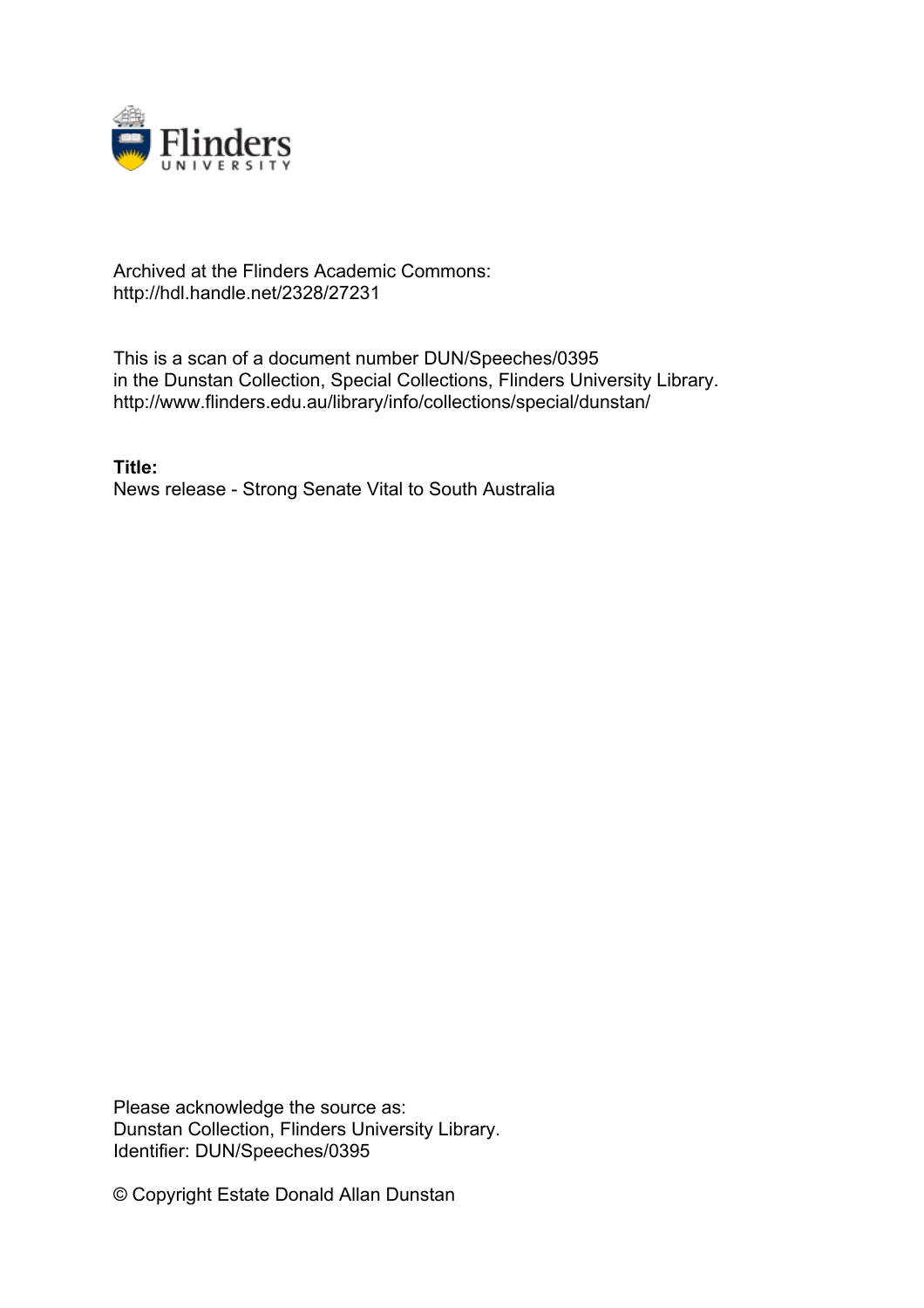NEWS RELEASE ON THE SPEECH OP THE PREMIER, THE HON. DON DUNSTAN, Q.C., M.P., AT A PUBLIC MEETING AT MILLICENT, FRIDAY,

395

*-fb* 

EMBARGOED UNTIL 8.30 PM.

3RD NOVEMBER, 1967.

STRONG SENATE VITAL TO SOUTH AUSTRALIA.

 $\sim 10^{11}$  km s  $^{-1}$ 

The Premier, Mr. Dunstan, said tonight that it was absolutely essential to South Australia's interests that this State was represented by the strongest possible Senate team in Canberra.

Mr. Dunstan was addressing a public meeting at Millicent with Senator R. Bishop, in support of the A.L.P.'s team in the forthcoming Senate elections.

Mr. Dunstan said that he never ceased to be amazed by the cynical approach of the Holt Government towards South Australia's problems.

"It appears that Mr. Holt can see no political advantage for himself in South Australia", Mr. Dunstan said. "He has obviously conceded that he will suffer defeat in this State at the Senate elections, and is concentrating Commonwealth funds in those States where he hopes to buy enough votes to win."

Mr. Dunstan said that he found it incredible that on the eve of a Senate election, Mr. Holt was able to grant \$48 million for the second stage of the Ord River Project when only a year ago he found all sorts of compelling economic and other reasons for withholding further funds from the project. He said that \$20 million had also been given to Queensland's Emerald irrigation scheme despite the fact that soil testing had not been completed and final costs not determined.

"These generous gifts have been made to Western Australia and Queensland on the eve of the Senate election after consultation with the Premiers of those States only, despite the fact that an undertaking was given by the Prime Minister at the last Premier's Conference that no special grants beyond the Loan Works Programme would be made without the concurrence of all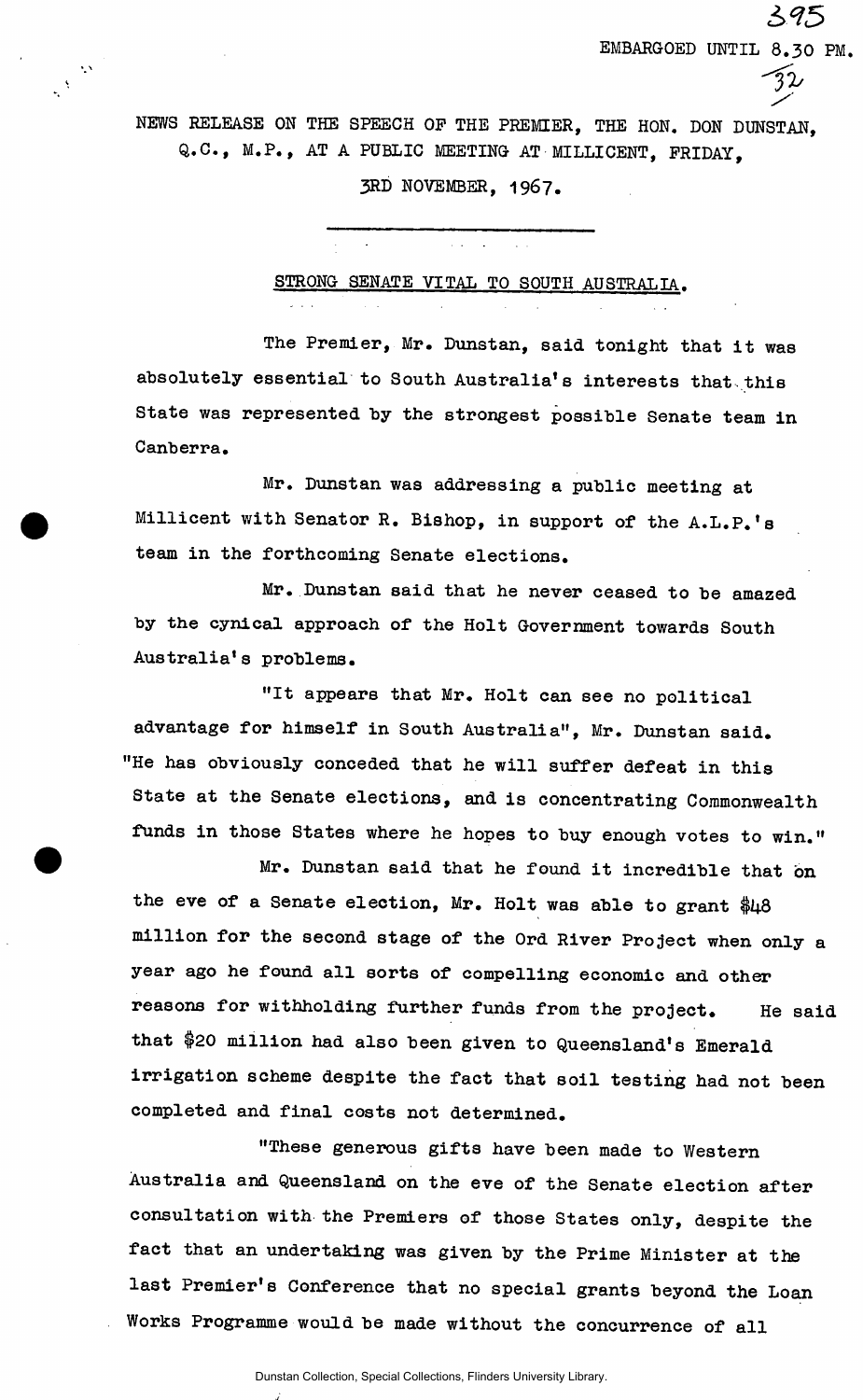Page 2.

Premiers on necessary priorities .

 $\mathcal{L}$ 

"However, Mr. Holt consistently refuses to give any assistance to South Australia in facing its problems. Despite the depressed state of our building industry recently. the Commonwealth Government refused to proceed with planned Commonwealth works projects in this State. Furthermore, the response from the Commonwealth to my repeated requests that our water supplies be guaranteed in view of the doubts cast on the Chowilla Dam Project, has been far from satisfactory.

"This latest act of political cynicism and blatant electioneering without regard to the needs of the various States on the part of the Prime Minister is yet another example of the need for a complete overhaul of Federal-State relations."

Mr. Dunstan said that until such an overhaul could take place, it was essential that South Australia sent to Canberra as its representatives in the Senate, people who would fight to ensure that this State's rights were protected and that we received a just allocation of Commonwealth monies.

Speaking of the vast social, educational, health, welfare, industrial and legal reforms achieved in South Australia since the A.L.P. came to office in March, 1965, Mr. Dunstan said that more had been achieved in South Australia during the past two and a half years than had been the product of any single State Government anywhere in Australia. However, there was much remaining to be done. Many long-needed reforms could not be effected until Labor won Government in Canberra.

"In the meantime, a responsible A.L.P. majority in the Senate would be of great assistance to us in further advancing the interests of the people of South Australia", Mr. Dunstan said.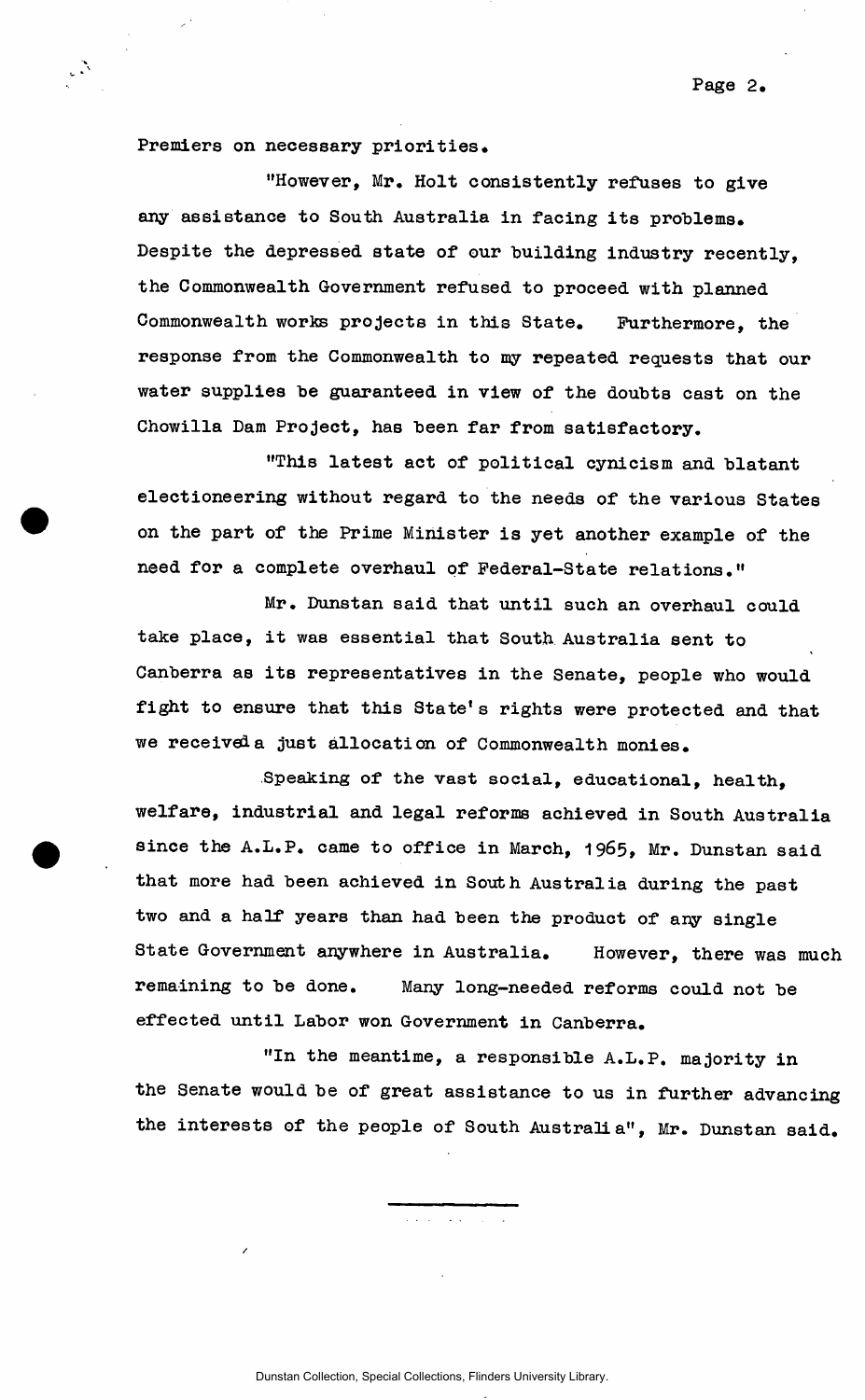NEWS RELEASE ON THE SPEECH OF THE PREMIER, THE HON. DON DUNSTAN, Q.C., M.P., AT A PUBLIC MEETING AT MILLICENT, FRIDAY,

3RD NOVEMBER, 1967.

## STRONG SENATE VITAL TO SOUTH AUSTRALIA.

The Premier, Mr. Dunstan, said tonight that it was absolutely essential to South Australia's interests that this State was represented by the strongest possible Senate team in Canberra.

Mr. Dunstan was addressing a public meeting at Millicent with Senator R. Bishop, in support of the A.L.P.'s team in the forthcoming Senate elections.

Mr. Dunstan said that he never ceased to be amazed by the cynical approach of the Holt Government towards South Australia's problems.

"It appears that Mr. Holt can see no political advantage for himself in South Australia", Mr. Dunstan said. "He has obviously conceded that he will suffer defeat in this State at the Senate elections, and is concentrating Commonwealth funds in those States where he hopes to buy enough votes to win."

Mr. Dunstan said that he found it incredible that on the eve of a Senate election, Mr. Holt was able to grant  $$48$ million for the second stage of the Ord River Project when only a year ago he found all sorts of compelling economic and other reasons for withholding further funds from the project. He said that \$20 million had also been given to Queensland's Emerald irrigation scheme despite the fact that soil testing had not been completed and final costs not determined.

"These generous gifts have been made to Western Australia and Queensland on the eve of the Senate election after consultation with the Premiers of those States only, despite the fact that an undertaking was given by the Prime Minister at the last Premier's Conference that no special grants beyond the Loan Works Programme would be made without the concurrence of all